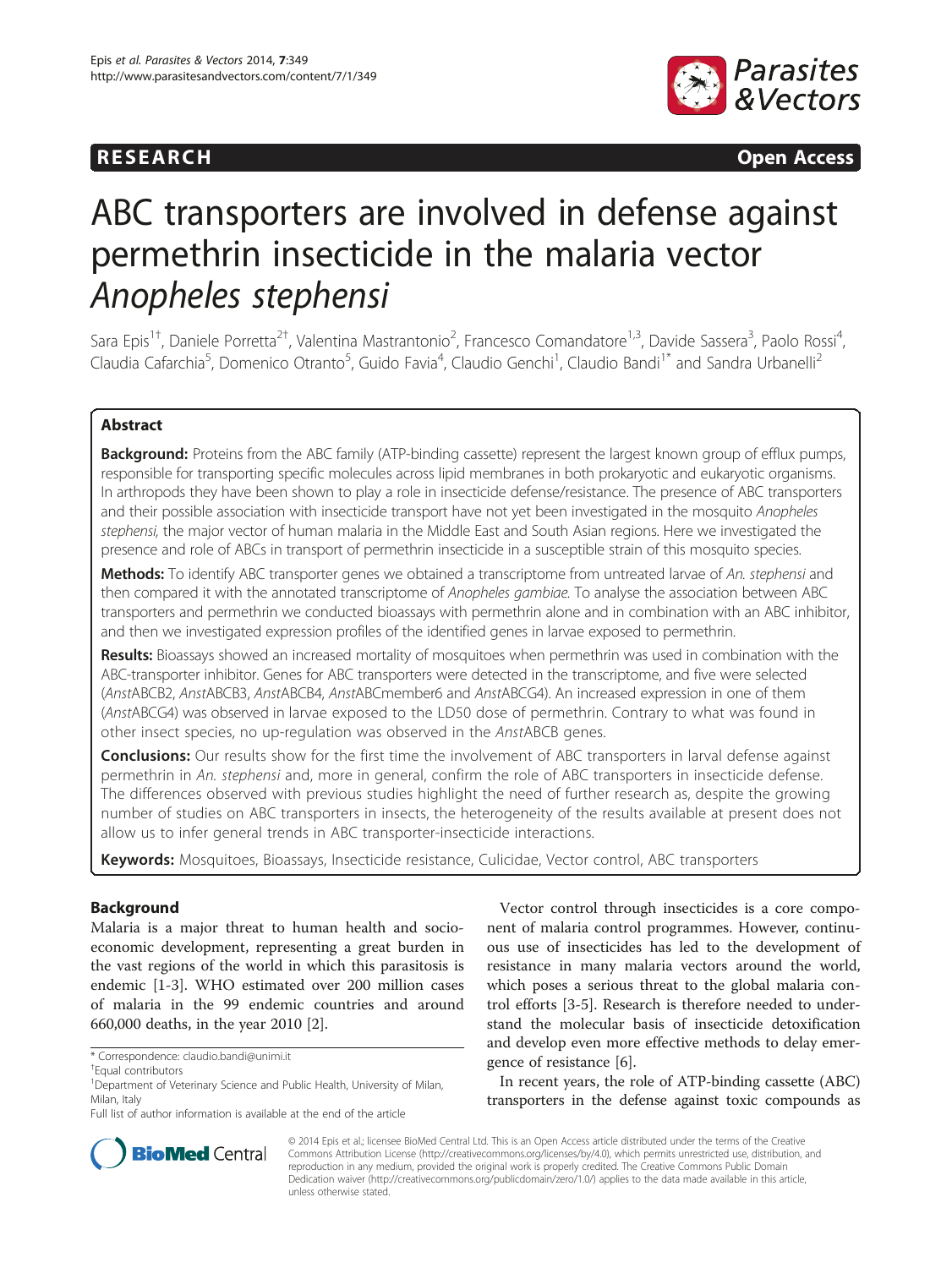pesticides has attracted a great deal of attention (reviewed in [[7,8](#page-5-0)]). ABC transporters are ATP-dependent efflux pumps belonging to the ABC protein family located in the cellular membrane in both prokaryotic and eukaryotic organisms. In eukaryotic organisms, they mediate the efflux of compounds from the cytoplasm to the outside of the cell or into organelles. ABC proteins have been subdivided into eight subfamilies (from ABC-A to ABC-H), and can transport a wide array of different substrates across cellular membranes (e.g., amino-acids, sugars, lipids, and peptides). Most of the ABC transporters associated with the efflux of pesticides belong to the subfamilies ABC-B (also referred to as P-glycoproteins, P-gps), ABC-C and ABC-G. In some cases ABC-transporter action has also been associated with insecticide-resistant phenotypes in species of agricultural or medical importance [\[7,8](#page-5-0)]. In spite of an increasing awareness of the potential importance of ABC transporters in vector control, to date they have been poorly studied in detail in malaria vectors [\[8](#page-5-0)]. Here, we investigated the role of ABC transporters in the detoxification against the insecticide permethrin in the malaria vector Anopheles stephensi (Culicidae: Diptera). This mosquito species, vector of both Plasmodium falciparum and Plasmodium vivax, is one of the major vectors of human malaria in the world. An. stephensi occupies a geographic range that spans from the Middle East to South-East Asia [[9](#page-5-0)]. These regions contribute to 15% of malaria cases worldwide, with an estimated 28 million people annually affected by the disease [\[2](#page-5-0)]. Permethrin belongs to the pyrethroid class of insecticides, which is by far the most commonly used in malaria vector-control interventions [[2\]](#page-5-0).

Pyrethroids act by modifying the gating kinetics of voltage-gated sodium channels, thereby disrupting neuron function, which leads to rapid paralysis and death of the insect [\[10](#page-5-0)]. They can enter into the insect body by ingestion and penetration into the hemolymph through the alimentary canal, or via contact with sensory organs of the peripheral nervous system [\[11\]](#page-5-0). Insect midgut is rich in ABC transporters, whose action, therefore, likely prevents permethrin to reach its target sites [\[8](#page-5-0)]. Furthermore, insects possess protective neural barriers (e.g. a layer of glially derived epithelial cells), where ABC transporters likely play an important role in the exchange of molecules [[12,13](#page-5-0)]. In particular, inhibition of P-gp in Schistocerca gregaria has been shown to increase brain uptake of different drugs [[13](#page-5-0)]. The involvement of ABC transporters in pyrethroid detoxification has been reported for a few in-sect species, such as Helicoverpa armigera [\[14](#page-5-0)-[16](#page-5-0)], Apis mellifera [[17\]](#page-5-0) and Culex pipiens [\[18](#page-5-0)]. Up-regulation of ABC-transporter genes has also been reported in pyrethroid resistant strains of the bed bugs Cimex lectularius [\[19\]](#page-5-0) and of the vector mosquitoes Anopheles gambiae [\[20](#page-5-0)] and Aedes aegypti [\[21](#page-5-0)]. No protein belonging to the ABC transporters has yet been described in larvae of An. stephensi, nor the possible association of this class of proteins with insecticide transport has been investigated in this species. In this paper we investigated the presence and role of ABCs in transport of permethrin insecticide in larvae of An. stephensi:  $i$ ) by bioassays with permethrin alone and in combination with an ABC inhibitor;  $ii)$  by investigating gene expression profiles in larvae exposed to permethrin treatment.

# **Methods**

# Mosquito samples

The mosquito larvae used in this study were obtained from adult females of a An. stephensi colony, derived from the Liston strain. This colony has been maintained for four years in the insectary at the University of Camerino, following standard conditions: adult insects are reared at  $28 \pm 1^{\circ}$ C and 85-90% relative humidity with photoperiods (12:12 L-D) with a 5% sucrose solution, and adult females are fed with mouse blood for egg laying. Eggs from this colony were put into spring water in order to obtain the larvae. Larvae were maintained in spring water and fed daily with fish food (Tetra, Melle, Germany) under the same conditions as the adults.

# Bioassays

Inhibition of ABC-transporters should lead to a higher intracellular concentration of insecticide, thus increasing larval susceptibility and insecticide efficacy [\[8\]](#page-5-0). In order to evaluate a potential synergy, we performed bioassays with permethrin insecticide alone and with permethrin in combination with a sub-lethal dose of the ABCtransporter inhibitor verapamil (see below for experimental determination of sub-lethal dose of verapamil). This is a calcium channel blocker, which works by competing with cytotoxic compounds for efflux by the membrane pumps [[22\]](#page-6-0). All bioassays were conducted on An. stephensi larvae at the third instar, according to standard protocols [[23\]](#page-6-0).

Groups of 25 larvae were put in 250 ml plastic glasses with 100 ml of spring water and different concentrations of insecticide or insecticide + inhibitor. All tests were performed in quadruple. Additional groups of larvae, treated only with water and acetone (that was used to dilute permethrin), were used as controls. Mortality was assessed at 24 h post-treatment and the larvae were considered dead if immobile, even after a mechanical stimulus.

In the bioassays with permethrin alone (Sigma-Aldrich S.r.l., Milan, Italy), six insecticide concentrations were used (0.015, 0.047, 0.092, 0.23, 0.57, 1.44 mg/l) to have mortality in the range 1–99%. The drug was dissolved in acetone and then diluted in water to obtain the test solutions. The bioassays with permethrin in combination with verapamil were performed using permethrin at the six concentrations indicated above, plus two additional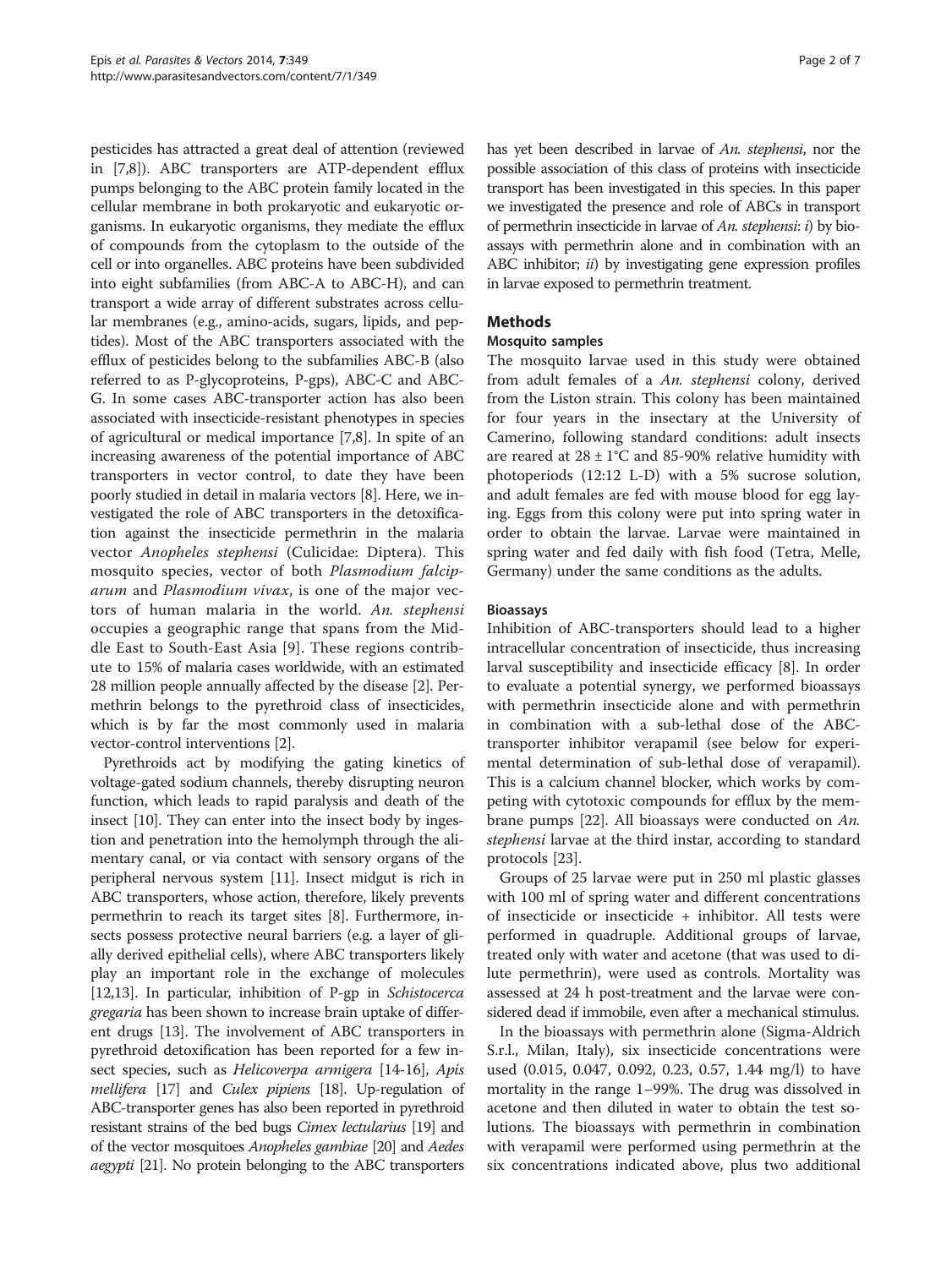concentrations (0.0024 and 0.0048 mg/l). The sub-lethal dose of verapamil (i.e. the dose at which no dead larvae were observed) was determined using ten different concentrations (20, 40, 80, 100, 160, 240, 320, 400, 480, 560 μM) following the protocol above. The larval mortality data were subjected to Probit regression analysis [[24\]](#page-6-0) as implemented in the XLSTAT-Dose software (available at: [http://www.xlstat.com\)](http://www.xlstat.com) to estimate the LD50 values and their 95% confidence intervals (CIs). To estimate the effect on larval mortality of the ABC inhibitor at sub-lethal dose, the synergistic factor (SF) was calculated.

## Identification of ABC transporter genes

A total of 200 untreated larvae of An. stephensi at the third instar were pooled in 15 ml of RNAlater stabilization solution (Qiagen, Hilden, Germany) and provided to an external company (GATC Biotech AG, Costance, Germany) for one run of 2x250 paired-ends reads sequencing on the Illumina MiSeq platform. The resulting reads were assembled using Trinity with default settings [[25](#page-6-0)]. The assembled contigs were compared with Blastx (evalue 0.00001) to the annotated transcriptome of An. gambiae available in the VectorBase database, and the sequences of ABC transporters were extracted automatically and manually controlled. Based on published results about the involvement of ABCs on multidrug resistance in several arthropods (mainly mosquitoes) [[8\]](#page-5-0), we selected five genes from the transcriptome of An. stephensi. Oligonucleotide primers were then designed from the sequence of each gene (Table 1). The sequences of ABC transporters identified in An. stephensi were translated to aminoacids and compared against the UniProt database [[26](#page-6-0)] using Blastp. Homologous proteins were aligned using ClustalX [[27](#page-6-0)] and distances among them were estimated by Dayhoff PAM matrix as implemented in the PROTDIST software of the PHYLIP package [\[28\]](#page-6-0).

## Gene expression profile after insecticide treatment

The activity of ABC-transporters is generally modulated at gene transcriptional level: the presence of toxic compounds leads to higher transcription. In order to assess this topic, larvae of An. stephensi at the third instar were

exposed to permethrin and the expression of ABCtransporter genes was monitored in the surviving larvae by quantitative RT-PCR twice after insecticide treatment: 24 h (e.g. the time at which the LD50 has been estimated) and 48 h following the study of Figueira-Mansur [[29\]](#page-6-0) that found increased expression of ABC transporters in the mosquito Ae. aegypti. The larvae were treated with the LD50 (0.137 mg/l) of insecticide estimated by bioassays as described above and two pools, of ten larvae each, were collected after 24 and 48 h of insecticide-treatment. All pools of larvae were stored in RNAlater for molecular analysis and, controls (water + acetone) were collected following the same time frame.

RNA was extracted from each pool of larvae using the RNeasy Mini Kit (Qiagen, Hilden, Germany) including an on-column DNase I treatment (Qiagen, Hilden, Germany), according to the manufacturer's instructions. Total RNA was eluted into nuclease-free water and the concentration of RNA was determined at 260 nm [[30](#page-6-0)] using a NanoDrop ND-1000 (Thermo Scientific, Delaware, USA). cDNAs were synthesized from 250 ng of total RNA using a QuantiTect Reverse Transcription Kit (Qiagen, Hilden, Germany) with random hexamers. The cDNA was used as template in RT-PCR reactions using the primers designed from the sequences of identified ABC genes (Table 1). The amplification fragments, obtained using standard PCR conditions and the thermal profile indicated below, were sequenced in order to confirm the specificity of the amplification.

Quantitative RT-PCRs on the target ABCs were performed using a BioRad iQ5 Real-Time PCR Detection System (Bio-Rad, California, USA), under the following conditions: 50 ng cDNA; 300 nM of forward and reverse primers; 98°C for 30 sec, 40 cycles of 98°C for 15 sec, 59°C for 30 sec; fluorescence acquisition at the end of each cycle; melting curve analysis after the last cycle. The cycle threshold (Ct) values were determined for each gene, in order to calculate gene expression levels of target genes relative to rps7, the internal reference gene for An. stephensi [[31\]](#page-6-0). The expression of the ABC transporters genes in the control group was considered as the basal level (equal to 1). The estimates of the expression level of each gene in the treated larvae are reported as

Table 1 Primer sequences of ABC transporter genes identified in Anopheles stephensi

| Gene          | Forward primer                 | Reverse primer             | PCR product size (base pairs) | Source                  |
|---------------|--------------------------------|----------------------------|-------------------------------|-------------------------|
| AnstABCB2     | <b>TATCAAGTTCACGGATGTAGAGT</b> | <b>TATCCACCTTGCCACTGTC</b> | 185                           | This work               |
| AnstABCB3     | CAACCGTTCCGTAATACTACC          | ACTGGTAGCCCAATGTGAAG       | 133                           | This work               |
| AnstABCB4     | GGACAAAACATTCGGGAGG            | CGTAGTGAATGTTGTGGCG        | 109                           | This work               |
| AnstABCBmemb6 | CTGGAGACGCTGAGAGATA            | TACTCCTCGGTGAACTGG         | 125                           | This work               |
| AnstABCG4     | ATGAGCCCATTCGTCCTG             | AGCGTGGAGAAGAAGCAG         | 158                           | This work               |
| Rps7          | AGCAGCAGCAGCACTTGATTTG         | TAAACGGCTTTCTGCGTCACCC     | 90                            | Capone et al. 2013 [31] |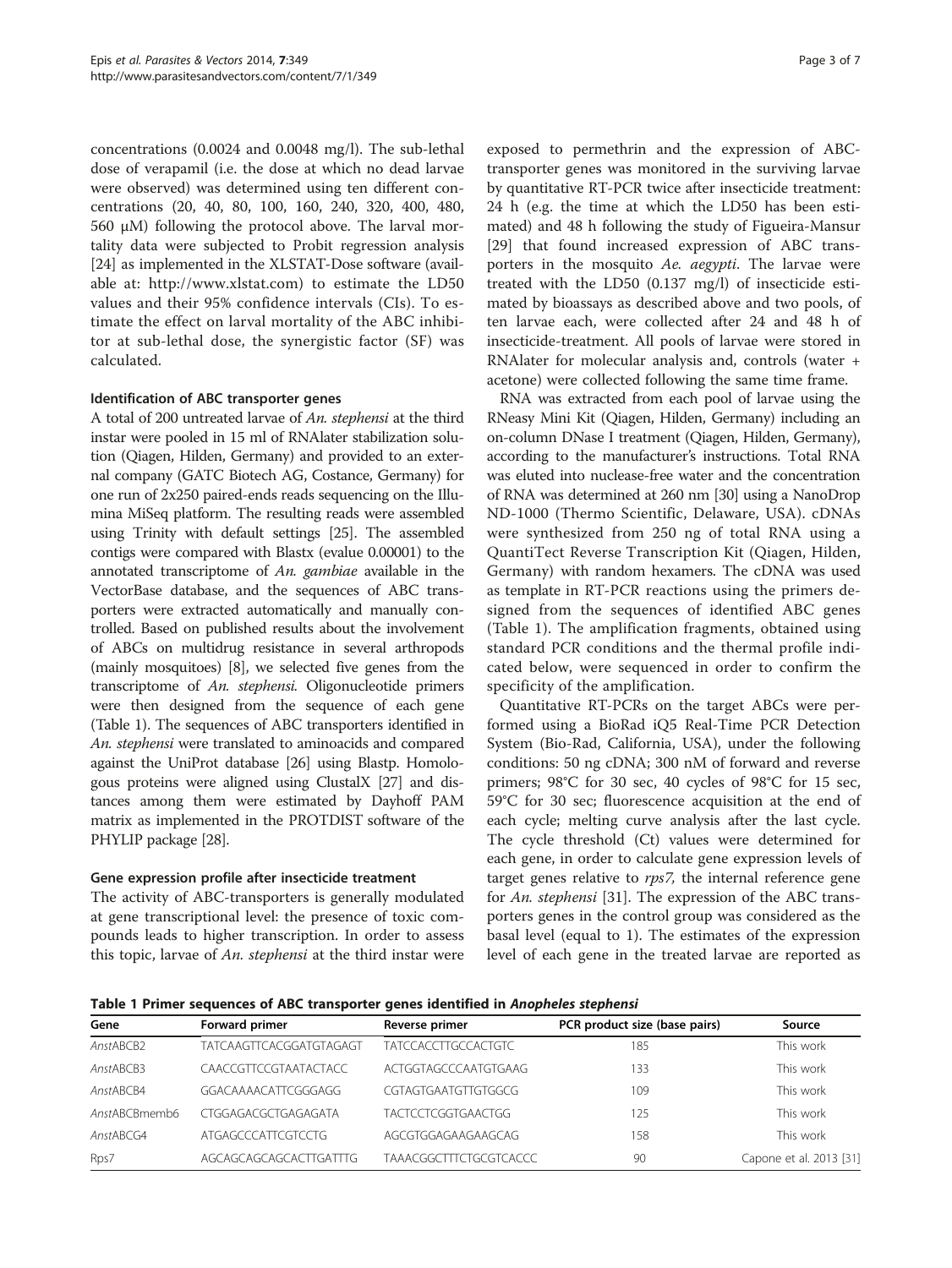the means ± standard deviation (SD) in Additional file [1](#page-5-0): Table S1.

## Ethical statement

Maintenance of the mosquito colony of An. stephensi was carried out according the Italian Directive 116 of 10/27/92 on the "use and protection of laboratory animals" and in adherence with the European regulation (86/609) of 11/24/86 (licence no. 125/94A, issued by the Italian Ministry of Health).

# Results

## Bioassays

No mortality was observed when larvae were exposed at concentrations of verapamil up to 100  $\mu$ M; this concentration was thus used as the sub-lethal dose in the bioassays with insecticide + ABC-transporter inhibitor. The results of toxicity assays using permethrin and permethrin in combination with verapamil are reported in Table 2. The mortality data observed in bioassays well fitted the Probit dose–response model (Chi-Square probability <0.0001). The LD50 dose in permethrin assay was 0.137 mg/l while in the assay in combination with verapamil LD50 was 0.025 mg/l (Table 2). No overlapping values were observed between LD50 95% CI of insecticide alone and insecticide plus verapamil; the addition of verapamil increased the toxicity of permethrin about 5-fold  $(SF = 5.48)$ .

# Isolation of ABC transporter genes and expression profile after insecticide treatment

The Illumina MiSeq platform was used to sequence the cDNA library obtained from a pool of 200 larvae of An. stephensi, and 16,686,276 paired-ends reads were obtained. MiSeq raw data were assembled with Trinity, obtaining 40,498 contigs. The contigs containing ABC transporter genes were extracted on the basis of the annotated transcriptome of An. gambiae available in database. Five sequences, respectively of 3612, 2154, 2481, 2553 and 2182 base pairs, were found to share 85-94% identity with putative ABC multidrug transporters of An.

Table 2 Toxicity of verapamil and permethrin against Anopheles stephensi larvae

| Insecticide                                                           | N    | Slope $\pm$ SE            | LD50 (95% CI)                   | SF   |
|-----------------------------------------------------------------------|------|---------------------------|---------------------------------|------|
| Verapamil                                                             | 600. |                           | 3.846 (0.374)* 528 µM (486-587) |      |
| Permethrin                                                            | 600. | 1.819 (0.125)* 0.137 mg/l | $(0.117 - 0.160)$               |      |
| Permethrin + verapamil 600 2.123 (0.174)* 0.025 mg/l<br>$(100 \mu M)$ |      |                           | $(0.021 - 0.029)$               | 5.48 |

LD50 and slopes of regression lines estimated from mortality data by Probit analysis are shown. N, number of larvae used in bioassays; SE, standard error; 95% CI, 95% confidence interval. SF, synergistic factor.

\*Chi-Square probability < 0.0001.

gambiae: ABCB2 (AGAP005639) (85% identity), ABCB3 (AGAP006273) (94% identity), ABCB4 (AGAP006364) (88% identity), ABCmember6 (AGAP002278) (94% identity) and ABCG4 (AGAP001333) (85% identity). We denoted them as AnstABCB2, AnstABCB3, AnstABCB4, AnstABCmember6, AnstABCG4 and we deposited them in EMBL Nucleotide Sequence Database [EMBL: LK392613 to LK392617]. The alignment of the deduced amino acidic sequences of ABC transporters identified in An. stephensi with sequences of homologous ABC transporters of An. gambiae is shown in Additional file [2:](#page-5-0) Figure S1. Dayhoff PAM distance estimates between the ABC transporters identified in An. stephensi and the homologous ABC transporters of mosquitoes An. gambiae, Anopheles darlingi, Ae. aegypti and Culex quinquefasciatus that showed the highest percentage of identity following Blast search are shown in Additional file [3:](#page-5-0) Table S2.

Conventional PCR amplicons obtained from each gene primer set were sequenced, confirming in all cases the sequences generated with the MiSEQ experiment. The RT-PCRs were performed to investigate whether permethrin treatment at the LD50 dose (0.137 mg/l, Table 2) increased or decreased the ABC gene expression in the An. stephensi larvae after 24 and 48 h of insecticidetreatment. As reported in Figure [1](#page-4-0) and Additional file [1](#page-5-0): Table S1, after 24 h of permethrin treatment, the relative expression of all selected genes was down-regulated, with the exception of the AnstABCG4 gene, that showed about three-fold increase of expression compared to the control. Similarly, after 48 h of permethrin treatment, the relative expression of all ABCB genes was downregulated, while the AnstABCG4 gene showed a ten-fold increase of expression compared to the control.

# **Discussion**

Bioassays and molecular data suggest the involvement of ABC transporters in the defense of An. *stephensi* larvae against the permethrin insecticide. Indeed, inhibition of ABC-transporters led to a higher susceptibility of larvae to insecticide, indicating that ABC transporters are associated with insecticide detoxification. In addition, in mosquito larvae exposed to the LD50 dose of permethrin, we observed an increased expression of AnstABCG4, one of the five tested genes coding for ABC transporters.

Arthropod ABCG genes are orthologous of the human gene ABCG2, which has been associated with resistance to cancer drugs [\[32,33\]](#page-6-0), while data in insects show that ABCG transporter genes were significantly over-transcribed in response to exposure to insecticides. Microarray gene expression studies revealed that ABCG transporter genes were up-regulated in DDT resistant strains of Drosophila melanogaster [\[34](#page-6-0)] and in a Plutella xylostella (Lepidoptera) strain resistant to chlorpyrifos [[35\]](#page-6-0). The ABCG4 transporter gene was over-transcribed in Bemisia tabaci whiteflies resistant to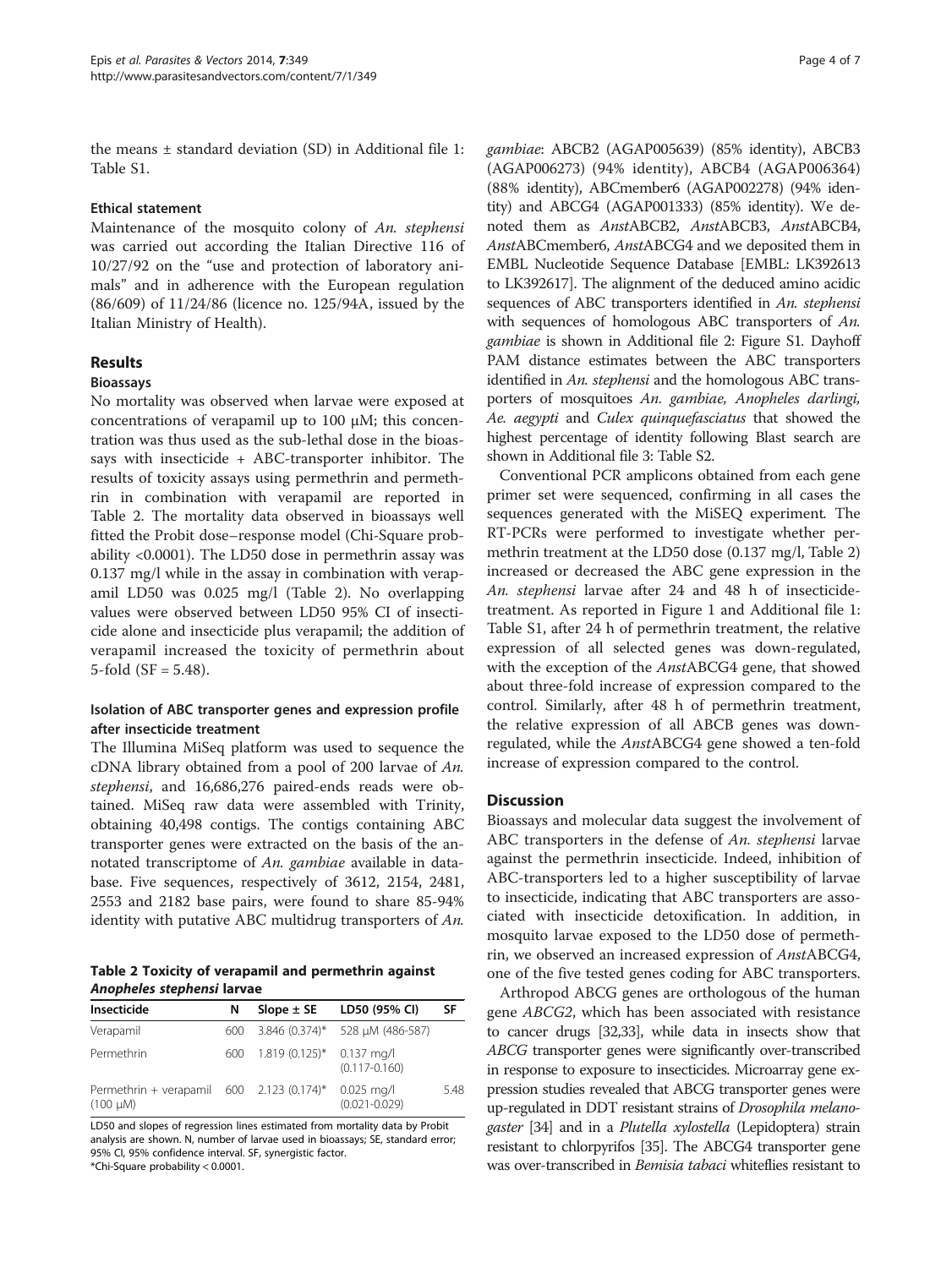<span id="page-4-0"></span>

the neonicotinoid thiamethoxam [\[36\]](#page-6-0) as well as in Anopheles arabiensis resistant- and sensible-strains to DDT [\[33\]](#page-6-0). The ABCG3 gene was found differentially expressed in Ae. aegypti pyrethroid resistant populations versus susceptible strains [\[21\]](#page-5-0).

The other four genes coding for ABC transporters that we detected and tested in An. stephensi (AnstABCB2, AnstABCB3, AnstABCB4 and AnstABCmember6) belong to the ABCB subfamily. Several members of this subfamily have been associated with transport and/or resistance to different insecticide classes in several insect species [[7,8](#page-5-0)]. In mosquitoes, the ABCB2 gene was showed by quantitative PCR to be eightfold up-regulated in larvae of a susceptible strain of Ae. aegypti analysed at 48 h post temephos-treatment [[29](#page-6-0)]. The ABCB4 gene was showed to be over-transcribed by transcriptome and quantitative PCR analyses, in DDT and pyrethroid (permethrin and deltamethrin) resistant Ae. aegypti populations compared to a laboratory susceptible population [[21](#page-5-0)]. Microarray analysis showed that the ABCB4 was upregulated in different populations of DDT-resistant An. gambiae mosquitoes [[37](#page-6-0)]. Our results showed no overtranscription of the ABCB genes in An. stephensi susceptible larvae exposed to permethrin, while insecticide treatment induced an increased expression of the AnstABCG4 (Figure 1, Additional file [1:](#page-5-0) Table S1).

On the whole, the results herein presented support the view of the involvement of ABC transporters in insecticide transport, although differences with previous studies have been observed. Are these differences due to the insecticides used or to the status of the analysed samples (i.e. susceptible vs. resistant)? Despite the growing number of studies on ABC transporters in insects, the heterogeneity of the data available at present does not allow to infer general trends that may underlie particular interactions between ABC transporters and insecticides. Further studies are needed to highlight these and other issues. For example, our results showed that the expression of ABCB genes in An. stephensi did not only increase in larvae treated with permethrin compared to those non-treated, but indeed it decreased (Figure 1, Additional file [1:](#page-5-0) Table S1). In the latter case, the study of gene expression at more time points could contribute to the understanding of whether there are temporal delays, or whether compound-specific or species-specific differences exist in their activation [[38-40\]](#page-6-0). Furthermore, most studies have been conducted on larval stages [\[7,8](#page-5-0)]. The synergist and transcript profiles may differ between larval and adult stages, an interesting topic for future studies.

Diffusion of vectors of human diseases driven by human activities and global climate change as well as insurgence of insecticide resistance can seriously impact our ability to control vector-borne diseases [\[41](#page-6-0)-[44](#page-6-0)]. Furthermore, environmental pollution and resistance phenomena clearly show the limits of the chemical approach for pest control and the need to delineate new strategies that optimize the use of available molecules, with the aim of reducing their impact on the environment [\[31,45-48\]](#page-6-0).

In the last decades advances in molecular techniques have greatly improved our tools to investigate the dynamics of vector populations and of pesticide resistance insurgence [\[43,49-53](#page-6-0)]. More recently, next-generation sequencing technologies have offered unprecedented opportunities to investigate the molecular basis of the interaction between cellular defenses and insecticides [[54\]](#page-6-0). In this context, the increasing interest about ABC transporters in transport and/or resistance against insecticides led to an increase of the information on these genes in various insect species and their association with insecticide detoxification [\[7](#page-5-0),[8](#page-5-0)].

# Conclusions

In this study we have demonstrated for the first time in the larvae of An. stephensi that verapamil increases the sensitivity to permethrin in laboratory assays; in addition,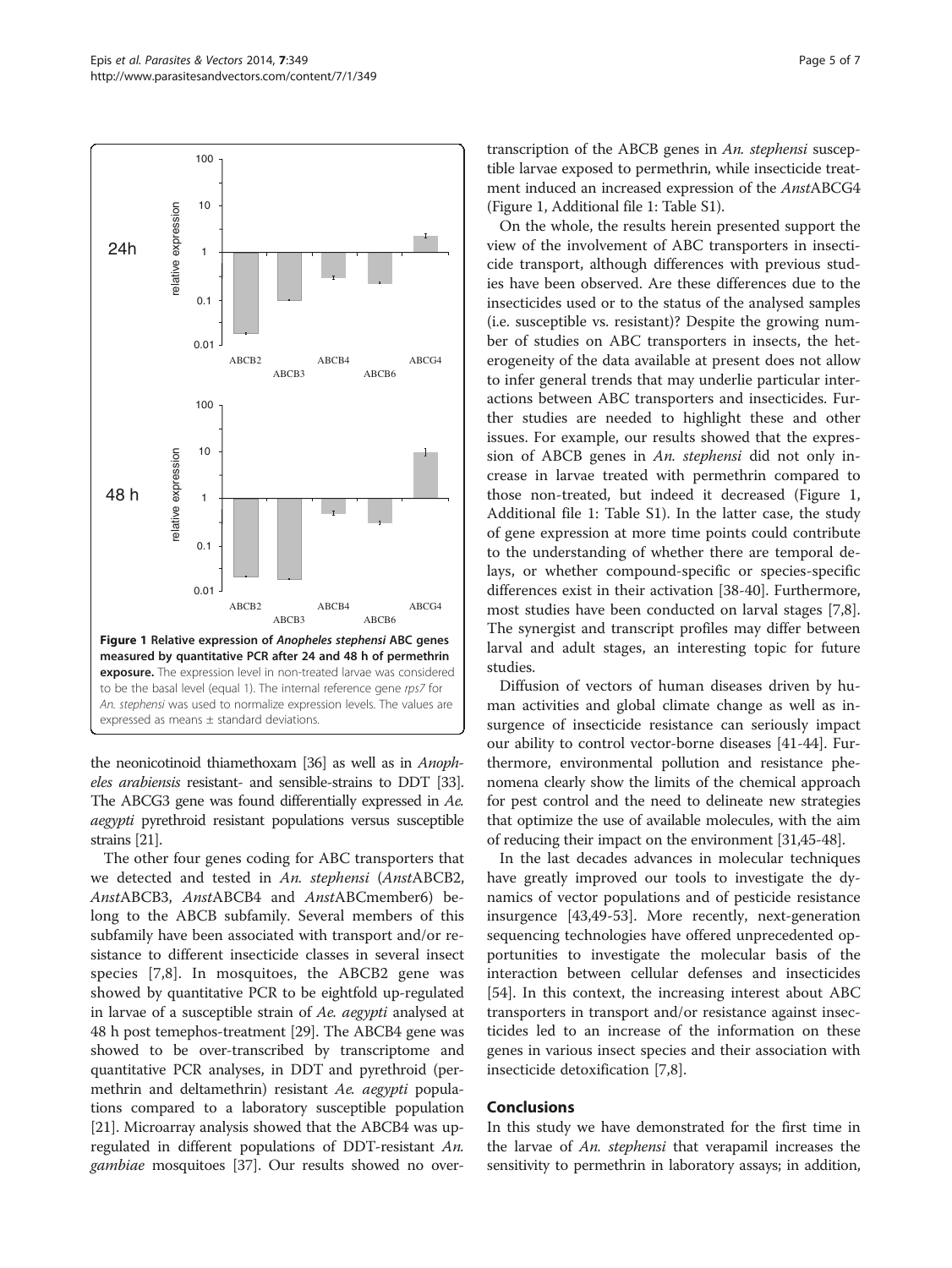<span id="page-5-0"></span>we isolated five genes encoding for ABC transporters, and investigated their expression profile after exposure to permethrin. To analyse the potential role of ABC transporters in permethrin transport in An. stephensi, we performed bioassays using a sub-lethal dose of the ABC transporter inhibitor verapamil in association with permethrin. The results obtained using this approach highlight that the combination of insecticides with an ABC-transporter inhibitor can increase the efficacy of the insecticide molecule [18[,29,55\]](#page-6-0). In prospect, combined treatments of insecticide plus ABC-transporter inhibitors could be proposed, with the objective of reducing the current dosages of insecticides or to prevent the development of resistance, and reduce environmental pollution [\[29,56](#page-6-0)]. The implementation of such a strategy would require the availability of gene- and species-specific inhibitors in order to avoid the serious consequences that would derive from a generic inhibition of ABC-transporters in non-target organisms. The study of ABC-transporters at the gene level is therefore crucial for the understanding of both their potential role as defense mechanisms and for their inhibition for vector control purposes.

# Additional files

[Additional file 1: Table S1.](http://www.biomedcentral.com/content/supplementary/1756-3305-7-349-S1.doc) Relative expression of Anopheles stephensi ABC genes measured by quantitative PCR after permethrin exposure. The expression level in non-treated larvae was considered to be the basal level (equal 1). The internal reference gene rps7 for An. stephensi was used to normalize expression levels. The values are expressed as means ± standard deviations.

[Additional file 2: Figure S1.](http://www.biomedcentral.com/content/supplementary/1756-3305-7-349-S2.pdf) Alignment by ClustalW of deduced amino acidic sequences of ABC transporters of Anopheles stephensi and Anopheles gambiae. Asterisks: conserved amino acid residues; colons: conserved substitutions; dots: semiconserved substitutions.

[Additional file 3: Table S2.](http://www.biomedcentral.com/content/supplementary/1756-3305-7-349-S3.doc) Dayhoff PAM matrix. Estimates of distance among the ABC transporters identified in Anopheles stephensi and the homologous ABC transporters of other mosquitoes species are shown: An. gambiae (AGAP005639; AGAP006273; AGAP006364; AGAP002278; AP001333), An. darlingi (ETN61204; ETN66919; ETN62617; ETN64062; ETN58714), Aedes aegypti (AAEL010379; AAEL002468; AAEL006717; AAEL008134; AAEL003703), and Culex quinquefasciatus (EDS44274; EDS35382; EDS29700; EDS27088; EDS37204).

### Competing interests

The authors declare that they have no competing interests.

### Authors' contributions

SE, DP, VM conceived the study, performed the experiments and contributed to data analysis, interpretation and manuscript writing. FC and DS performed the bioinformatic analyses; PR, GF and CF contributed to sample collection. DO, CG, CB and SU contributed to data interpretation and manuscript writing. All authors read and approved the final version of the manuscript.

#### Acknowledgements

The authors are grateful to Dr. Valeria Mereghetti, Dr. Daniele Facchi and Dr. Massimo Pajoro for providing assistance to accomplish this research. This work was supported by MIUR Prin 2010–2011 (to C. Genchi).

### Author details

<sup>1</sup>Department of Veterinary Science and Public Health, University of Milan, Milan, Italy. <sup>2</sup> Department of Environmental Biology, University "La Sapienza"

of Rome, Rome, Italy. <sup>3</sup>Department of Biology and Biotechnology, University of Pavia, Pavia, Italy. <sup>4</sup>School of Bioscience and Veterinary Medicine University of Camerino, Camerino, Italy. <sup>5</sup>Department of Veterinary Medicine University of Bari, Bari, Italy.

Received: 5 June 2014 Accepted: 15 July 2014 Published: 29 July 2014

#### References

- 1. Hay SI, Guerra CA, Tatem AJ, Noor AM, Snow RW: The global distribution and population at risk of malaria: past, present, and future. Lancet Infect Dis 2004, 4:327–336. 1.
- 2. World Health Organization: World malaria report 2012. [www.who.int/](www.who.int/malaria/publications/world_malaria_report_2012/report/en/) [malaria/publications/world\\_malaria\\_report\\_2012/report/en/.](www.who.int/malaria/publications/world_malaria_report_2012/report/en/)
- 3. Alonso PL, Tanner M: Public health challenges and prospects for malaria control and elimination. Nat Med 2013, 19(2):150–155.
- 4. Karunamoorthi K: Vector control: a cornerstone in the malaria elimination campaign. Clin Microbiol Infect 2011, 17:1608–1616.
- 5. Tikar SN, Mendki MJ, Sharma AK, Sukumaran D, Veer V, Prakash S, Parashar BD: Resistance status of the malaria vector mosquitoes, Anopheles stephensi and Anopheles subpictus towards adulticides and larvicides in arid and semi-arid areas of India. J Insect Sci 2011, 11:85.
- 6. Perry T, Batterham P, Daborn PJ: The biology of insecticidal activity and resistance. Insect Biochem Mol Biol 2011, 41:411–422.
- 7. Buss DS, Callaghan A: Interaction of pesticides with p-glycoprotein and other ABC proteins: a survey of the possible importance to insecticide, herbicide and fungicide resistance. Pestic Biochem Physiol 2008, 90:141-153.
- 8. Dermauw W, Van Leeuwen T: The ABC gene family in arthropods: comparative genomics and role in insecticide transport and resistance. Insect Biochem Mol Bio 2014, 45:89–110.
- 9. Sinka ME, Bangs MJ, Manguin S, Chareonviriyaphap C, Patil AP, Temperley WH, Gething PW, Elyazar IRF, Kabaria CW, Harbach RE, Hay SI: The dominant anopheles vectors of human malaria in Asia-Pacific: occurrence data, distribution maps and bionomic précis. Parasit Vectors 2011, 4:89.
- 10. Soderlund DM: Pyrethroids, knockdown resistance and sodium channels. Pest Manag Sci 2008, 64:610–616.
- 11. Schleier JJ III, Peterson RKD: Pyrethrins and Pyrethroid Insecticides. In Green Trends in Insect Control. Edited by Lopez O, Fernandez-Bolanos JG. London, UK: Royal Society of Chemistry; 2011:94–131.
- 12. Mayer F, Mayer N, Chinn L, Pinsonneault RL, Kroetz D, Bainton RJ: Evolutionary conservation of vertebrate blood–brain barrier chemoprotective mechanisms in Drosophila. J Neurosci 2009, 29:3538–3550.
- 13. Andersson O, Badisco L, Hakans Son Hansen A, Hansen SH, Hellman K, Nielsen PA, Olsen LR, Verdonck R, Abbott NJ, Vanden Broeck J, Andersson G: Characterization of a novel brain barrier ex vivo insect-based P-glycoprotein screening model. Pharma Res Per 2014, 2(4):e00050.
- 14. Srinivas R, Shamsundar GS, Jayalakshmi SK, Sreermalu K: Effect of insecticides and inhibitors on P-glycoprotein ATPase (M-type) activity of resistant pest Helicoverpa armigera. Curr Sci 2005, 88:1449–1452.
- 15. Aurade R, Jayalaksh mi SK, Sreeramulu K: Stimulatory effect of insecticides on partially purified P-glycoprotein ATPase from the resistant pest Helicoverpa armigera. Biochem Cell Biol 2006, 84:1045–1050.
- 16. Aurade RM, Jayalak shmi SK, Sreeramulu K: P-glycoprotein ATPase from the resistan pest, Helicoverpa armigera: purification, characterization and effect of various insecticides on its transport function. Biochim Biophys Acta 2010, 1798:1135–1143.
- 17. Hawthorne DJ, Dively GP: Killing them with kindness? In-hive medications may inhibit xenobiotic efflux transporters and endanger honey bees. PLoS One 2011, 6:e26796.
- 18. Buss DS, McCaffery AR, Callaghan A: Evidence for p-glycoprotein modification of insecticide toxicity in mosquitoes of the Culex pipiens complex. Med Vet Entomol 2002, 16(2):218–222.
- 19. Zhu F, Gujar H, Gordon JR, Haynes KF, Potter MF, Palli SR: Bed bugs evolved unique adaptive strategy to resist pyrethroid insecticides. Sci Rep 2013, 3:1456.
- 20. Bonizzoni M, Afrane Y, Dunn WA, Atieli FK, Zhou G, Zhong D, Li J, Githeko A, Yan G: Comparative transcriptome analyses of deltamethrin-resistant and -susceptible Anopheles gambiae mosquitoes from Kenya by RNA-Seq. PLoS One 2012, **7:**e44607.
- 21. Bariami V, Jones CM, Poupardin R, Vontas J, Ranson H: Gene amplification, ABC transporters and cytochrome P450s: unraveling the molecular basis